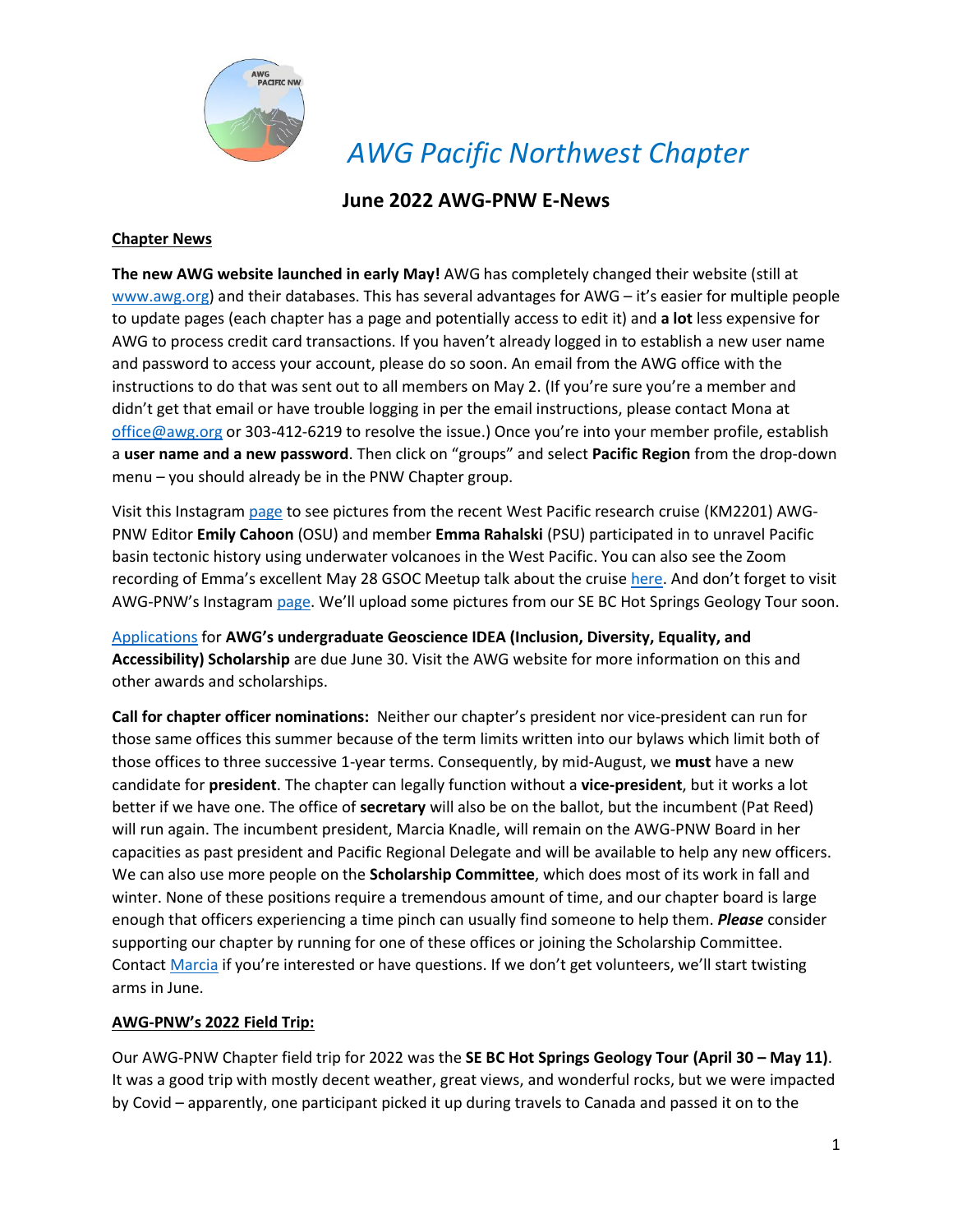

roommate. However, our trip protocols, which included masking in our carpools and frequent antigen (at-home kit) testing, helped keep it from spreading to the rest of the group. (AWG will be updating its field trip Covid guidelines over the coming month to incorporate lessons learned from this field trip, which has also informed Covid protocols for the upcoming Iceland trips.) Watch for an article in our next chapter newsletter.

Marcia will be exploring a possible follow-up field trip to NW Washington to look at the rocks on our side of the border, probably sometime in 2023. This would be a 3-4 day trip starting in Republic with a trip to Stonerose quarry, then proceeding east to Kettle Falls (located on the edge of the rifted North American craton) and Metaline Falls to look at lower Paleozoic rocks. If you can suggest a good leader, please le[t Marcia](mailto:president@awgpnw.org) know. We may also try to do the long-delayed Mount St. Helens trip in 2023, but Covid may continue to delay that one.

## **AWG's 2022 Field Trips:**

Both **2022 AWG Iceland Field Trips** are full. However, cancellations are possible (we had one recently), so if you're willing to be flexible, please let [Marcia](mailto:president@awgpnw.org) know if you'd like to be on a waiting list for either **Trip 1 (July 6-18)** or **Trip 2 (July 25 – August 6)**.

## **AWG's 2023 Field Trip:**

A trip to **Nova Scotia and Newfoundland** is being planned for August of 2023, so mark your calendars.

## **Zoom presentations roundup:**

As we get into summer, the calendar of presentations has dwindled, but there are some talks and meetings happening in June.

## **Friday June 10 @ 7:30 pm: GSOC\*** will host photographer **Isaac Pope** presenting *The Cascade Volcanoes: A Living Laboratory for Geologic Exploration!* Register for the Zoom meeting [here](https://us02web.zoom.us/meeting/register/tZctf-yhrz4tGdfyw4KgKiGqSYJEdEaTE3K1)**.**

**Tuesday June 14 @ 7:30 pm: NWGS\*** and **AEG-PS\*** will hold a hybrid joint meeting featuring **Tom Doe** and **John Oldow** presenting an overview of the **Fidalgo Ophiolite**, They're still working out how to stream the meeting, but this will be NWGS' first in-person talk since the pandemic struck, and the venue will the *Optimism Brewery* on Capitol Hill (1158 Broadway, Seattle). The cost will be approximately \$30 for pizza and non-alcoholic beverages (\$10 Student) with no-host beer. Links for registration will be emailed soon to members of both organizations. If you're not a member, check NWGS' June newsletter in the next week at [https://nwgs.org/newsletters/.](https://nwgs.org/newsletters/)

**Thursday June 16 @ 7:00 pm:** The Lower Columbia Chapter of **IAFI\*** and the **Tualatin Historical Society** will host **Sheila Alfsen** presenting *Assembling Oregon*, a photo tour of the state and its physiographic regions. Here's the Zoom meeting [link.](https://us02web.zoom.us/j/89236343741?pwd=YjJFVGl0MExyUHJlMEZ0ejRpdG1TQT09)

**Thursday June 28 @ 7:00 pm: COGS\*** will host **Bill Burgel** presenting *Volcanoes! Travelogue and Science of Two Volcanic Arcs*, a comparison of two volcanic arcs both originating from the subduction of remnants of the Farallon Plate. Check back later at the COGS [website](http://www.cogeosoc.org/) for the Zoom link.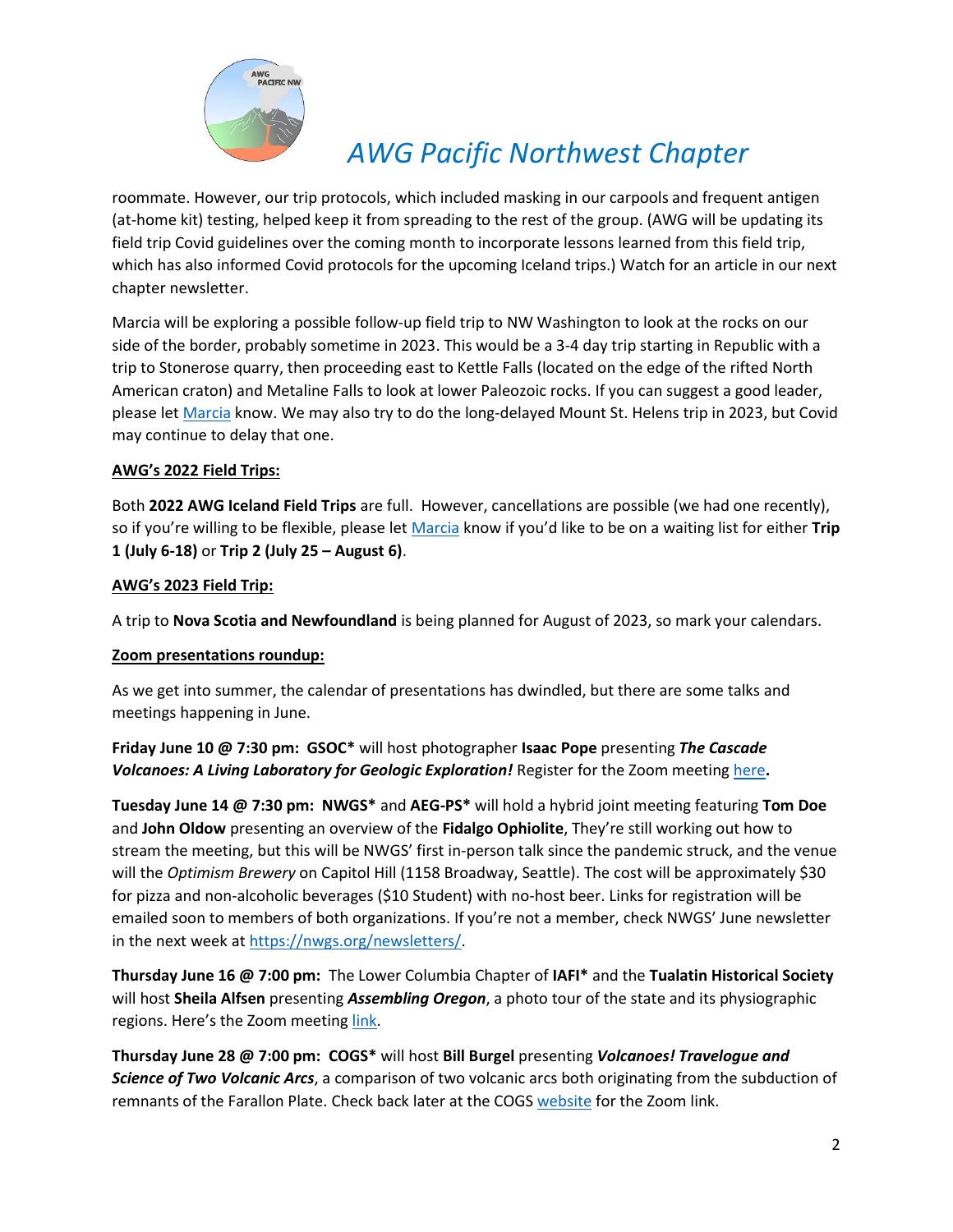

**Saturday June 30 @ 6:00 pm**: The **USGS** public lecture series will feature **Michelle Coombs**, Scientist-in-Charge of the Alaska Volcano Observatory (AVO) *"Keeping tabs on the volcanoes of the Last Frontier."* Go to their [website](https://www.usgs.gov/public-lecture-series) just before lecture time to find the link to join the lecture.

**If you'd like to give a talk for our chapter's summer Zoom meeting or would like to suggest someone, please le[t Marcia](mailto:president@awgpnw.org) know.** If you'd like to watch the Zoom recording of our May meeting with Dr. Gillian Foulger to challenge your views of hot spots, here's the YouTube [link,](https://www.youtube.com/watch?v=z46ddd0wuio&t=108s) courtesy of GSOC.

## **Field Conference:**

The **Tobacco Root Geological Society (TRGS)**, which normally holds its annual field conference in Montana or Idaho, is holding it in **Wenatchee** this year on **July 29-31** and exploring the geology in and around central WA. You must join TRGS [\(https://www.trgs.org/membership\)](https://www.trgs.org/membership) to get information to sign up for the conference, but membership is cheap – \$25 professional and \$5 student! Go to <https://www.trgs.org/membership>. Even if you don't attend the conference, as a member you can receive all the papers and field logs associated with it in TRGS' annual publication *Northwest Geology* for a reasonable price.

## **Job Announcements:**

**The Forest Practices Division** of DNR is hiring two [engineering geologists](https://aegnisqually.us16.list-manage.com/track/click?u=c7dc680f16f7a5838198e1184&id=f7d8c89ac5&e=a90ed8da00) (Natural Resource Scientist-3/NRSc2 In-Training) to join their Science Team. One position will be based in the Olympic Region (Forks/Port Angeles/Olympia, WA), and one in the Northeast Region (Colville/Deer Park, WA). Recruitment closes 6/12/22.

**DNR** is hiring a [Mining and Minerals Program Manager](https://aegnisqually.us16.list-manage.com/track/click?u=c7dc680f16f7a5838198e1184&id=d4fd06eda1&e=a90ed8da00)

## **WSDOT** is hiring an [Engineering Geologist \(Transportation Engineer 4 In-Training\)](https://aegnisqually.us16.list-manage.com/track/click?u=c7dc680f16f7a5838198e1184&id=ffc32eb5b8&e=a90ed8da00)

**GeoEngineers**, Inc, a leading environmental and engineering consulting services provider, is seeking a qualified, full-time Hydrogeologist for our Redmond, Washington location. The successful candidate also will support our Boise, and Puget Sound office locations. Responsibilities can include project planning and budgeting, fieldwork and data collection, data management, subcontractor oversight, data analysis and QA/QC review, reporting, and technical project management. Much of the work will emphasize groundwater supply investigations, aquifer testing and analysis, groundwater flow modeling, statistical analysis, and hydrogeologic/hydrologic analysis. Individuals with complimentary skills in water quality and contaminant fate and transport assessment are encouraged to apply. For more details and to apply go to [https://geoengineers.csod.com/ats/careersite/JobDetails.aspx?site=5&id=1360.](https://aegnisqually.us16.list-manage.com/track/click?u=c7dc680f16f7a5838198e1184&id=466fc4fdd2&e=a90ed8da00)

**WSP (formerly Golder Associates)** has openings in their Redmond, WA office, for [Senior Engineering](https://myjob.io/nwto7uye7l)  [Geologist,](https://myjob.io/nwto7uye7l) [Senior Hydrogeologist,](https://myjob.io/58xxv2aemqg) and [Intermediate Hydrogeologist.](https://myjob.io/5sd7rw3fuvv)

## **Geohumor:**

Finally, from xkcd comics: